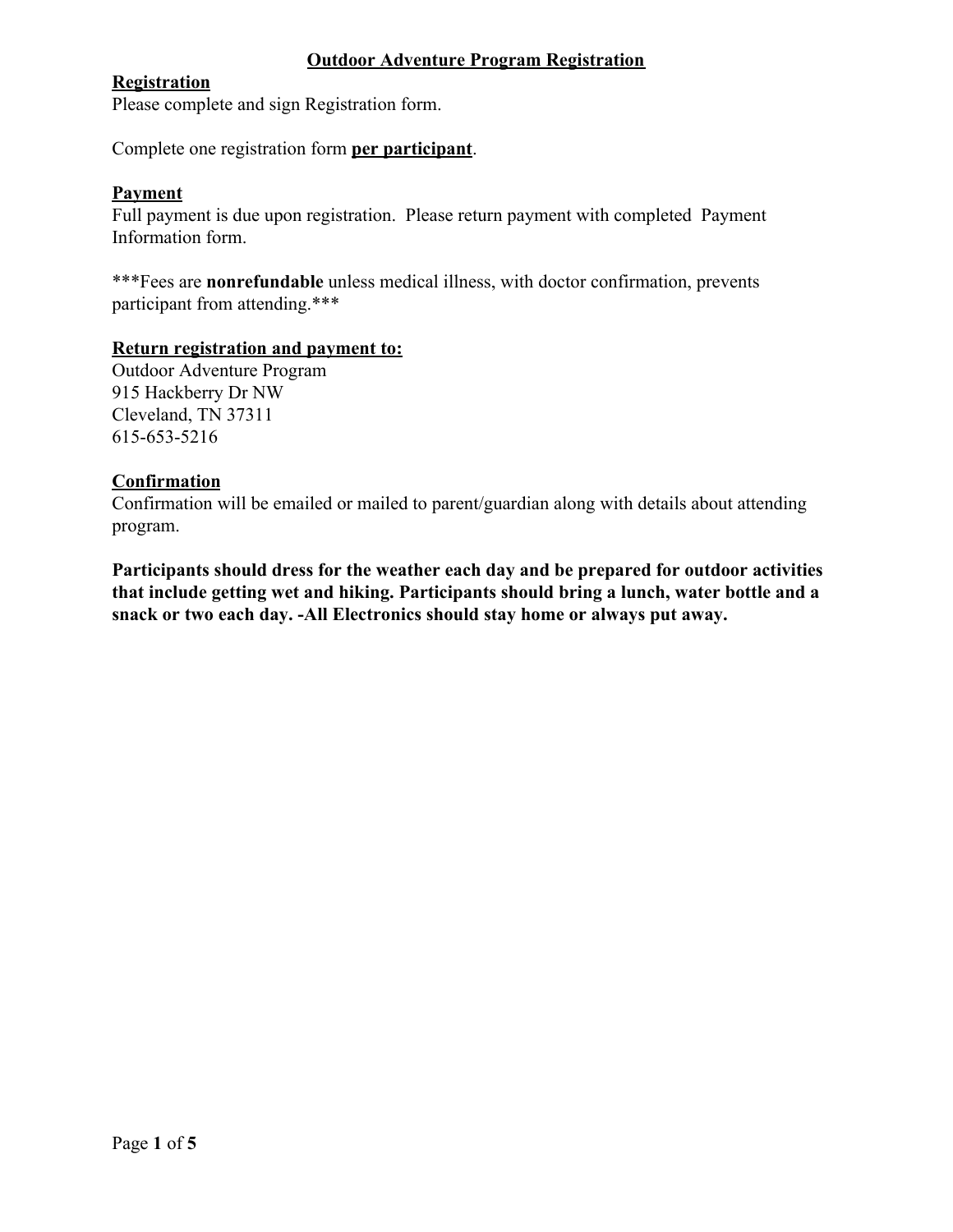# **Participant Registration**

# **Please indicate each session you are registering for:**

| <b>Program Dates</b> | Program       | Cost  |
|----------------------|---------------|-------|
| June 25-29           | Fletcher Park | \$280 |
| $9a-4p$              | Adventure     |       |
| Ages $5-12$          |               |       |
| July 16-20           | Teen Travel   | \$380 |
| $9a-4p$              | Adventure     |       |
| Ages 13-17           |               |       |

 $\frac{1}{2}$  ,  $\frac{1}{2}$  ,  $\frac{1}{2}$  ,  $\frac{1}{2}$  ,  $\frac{1}{2}$  ,  $\frac{1}{2}$  ,  $\frac{1}{2}$  ,  $\frac{1}{2}$  ,  $\frac{1}{2}$  ,  $\frac{1}{2}$  ,  $\frac{1}{2}$  ,  $\frac{1}{2}$  ,  $\frac{1}{2}$  ,  $\frac{1}{2}$  ,  $\frac{1}{2}$  ,  $\frac{1}{2}$  ,  $\frac{1}{2}$  ,  $\frac{1}{2}$  ,  $\frac{1$ 

Participant Name:

| Name of Parents/Guardian: |                               |  |
|---------------------------|-------------------------------|--|
| Home Address:             |                               |  |
|                           | State: $\angle$ Zip: $\angle$ |  |
| Home Phone:               |                               |  |
|                           |                               |  |
|                           |                               |  |
| Phone number(s):          |                               |  |
|                           |                               |  |

#### **Photo Release**

|                                | I hereby consent to and authorize Outdoor Adventure Program to use and reproduce photographs |
|--------------------------------|----------------------------------------------------------------------------------------------|
| or film footage taken of       | ( <b>participant name</b> ) for editorial,                                                   |
| trade or advertising purposes. |                                                                                              |

 $\mathcal{L}_\text{max}$  , and the contract of the contract of the contract of the contract of the contract of the contract of

**Parent/Guardian Signature** Date

## **Medical & Health Information**

\_\_\_\_\_\_\_\_\_\_\_\_\_\_\_\_\_\_\_\_\_\_\_\_\_\_\_ (**Participant Name**) has been examined by a licensed physician within the past year or has been examined in a clinic or is enrolled in an on-going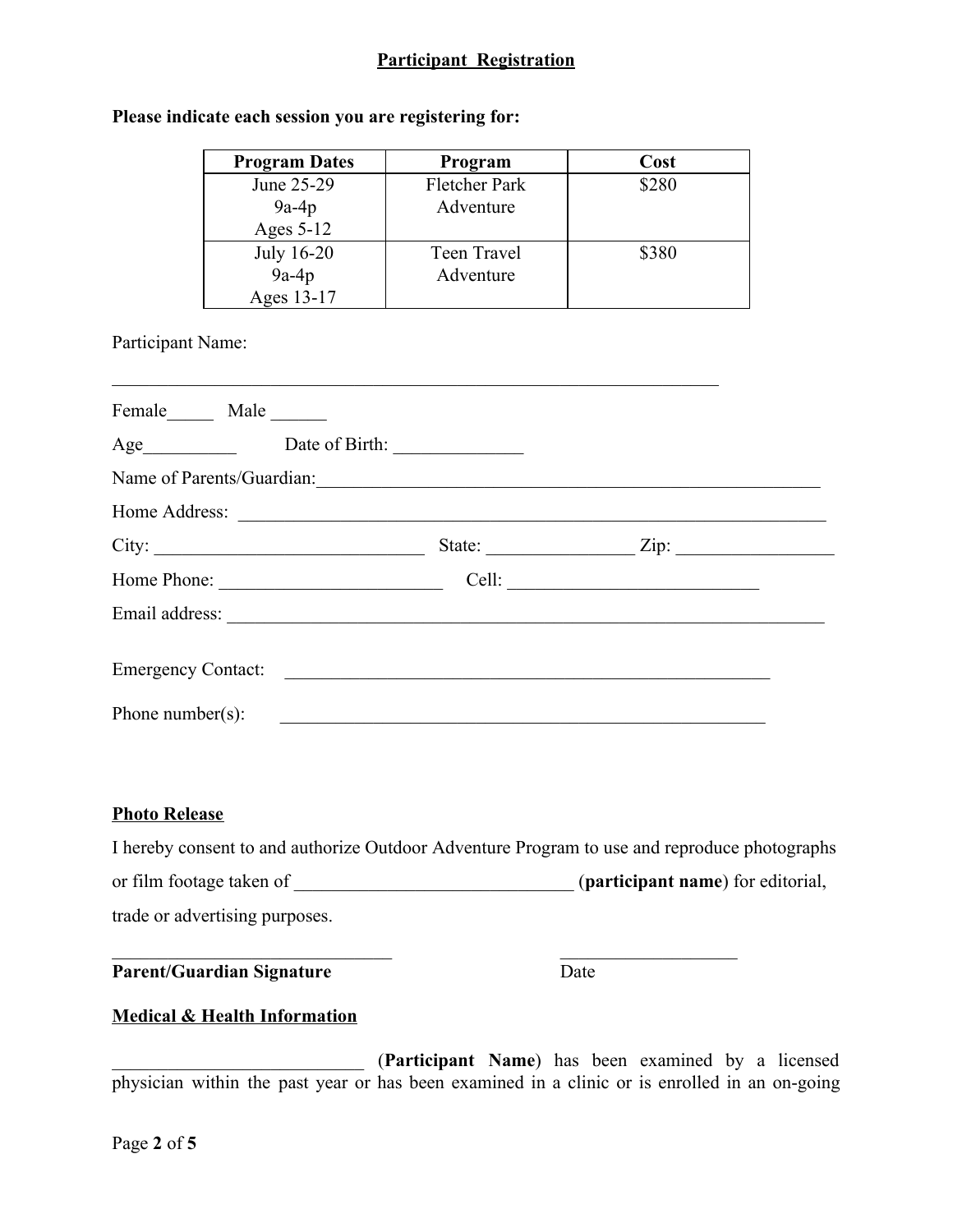health program. My child is physically able to take part in the programs provided by the Outdoor Adventure Program.

I understand that in the event of a severe emergency, 911 will be called to provide medical care and transport to an emergency medical facility. The Outdoor Adventure Program, its staff and volunteers, are not authorized to transport victims of emergency or illness to any medical facility while attending any programs.

| <b>Parent/Guardian Signature</b>                                                                                                                                                                                                                                           |      | Date                 |       |
|----------------------------------------------------------------------------------------------------------------------------------------------------------------------------------------------------------------------------------------------------------------------------|------|----------------------|-------|
| <b>Allergies</b><br>No known allergies _________ Food ________ Outdoor Environment _______                                                                                                                                                                                 |      |                      | Other |
| Describe allergy and reaction:                                                                                                                                                                                                                                             |      |                      |       |
| <b>Restrictions or adaptation</b><br>Without restrictions _______ With the following restrictions or adaptation:                                                                                                                                                           |      |                      |       |
| <b>Medications: Check One</b><br>This participant DOESN'T take medication ______<br>This participant DOES take medication<br>Name of Medication(s):<br><u> 1989 - Johann John Stoff, deutscher Stoffen und der Stoffen und der Stoffen und der Stoffen und der Stoffen</u> |      |                      |       |
| Include with medications the prescription and directions to administer.<br>How often to administer? (circle one) As needed                                                                                                                                                 |      |                      |       |
| I hereby authorize the staff of the Outdoor Adventure Program to administer the above<br>medications to my child as instructed on the prescription label.                                                                                                                  |      | <b>As prescribed</b> |       |
| <b>Parent/Guardian Signature</b>                                                                                                                                                                                                                                           | Date |                      |       |

**Tell us about your child!** Information will be used to help your child have a great adventure experience. All information will remain confidential. Are there any special considerations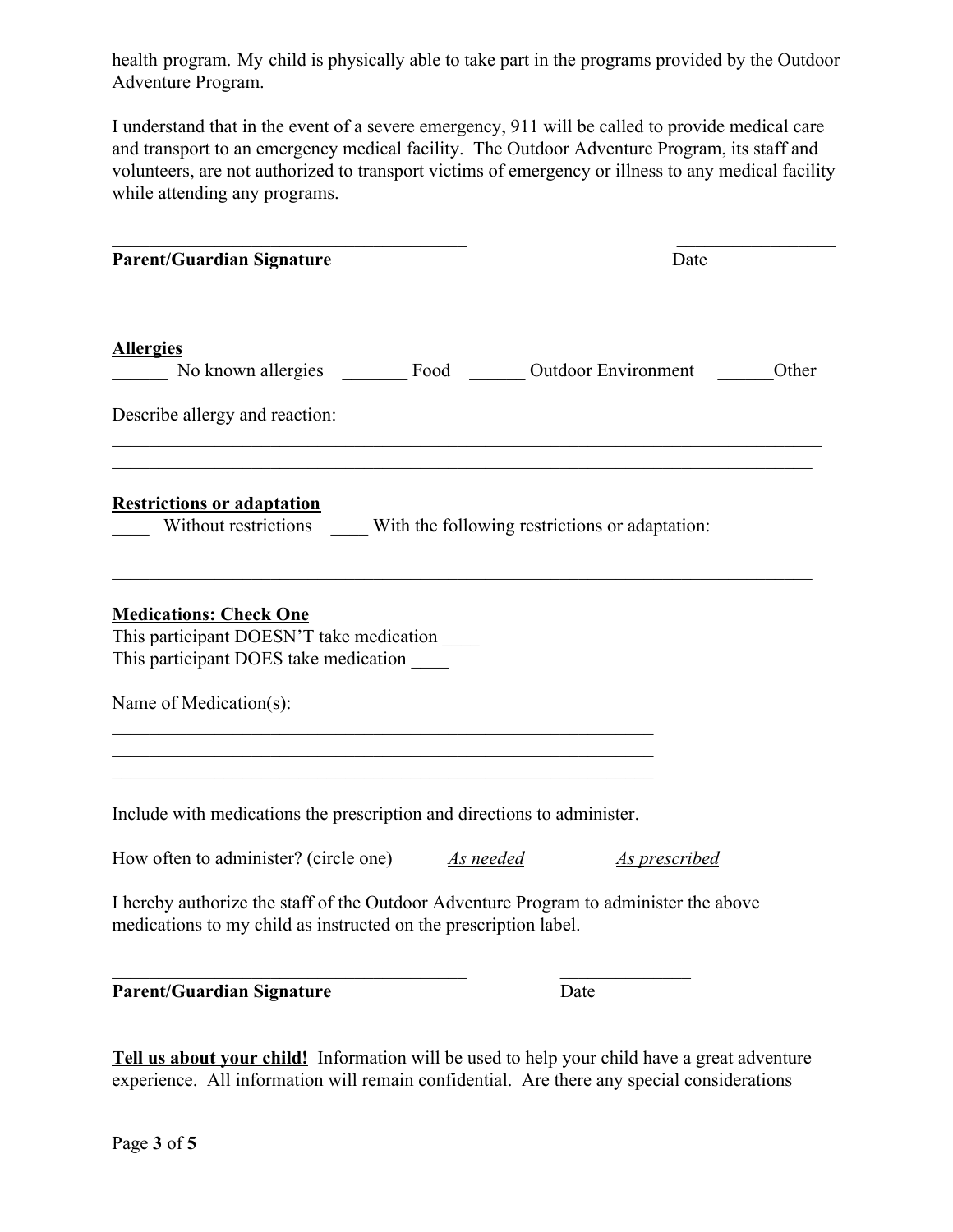| necessary that will help staff members connect with your child to have a safe and successful<br>experience (health/emotions/behaviors)?                                                                                                                                               |         |                                                |                       |
|---------------------------------------------------------------------------------------------------------------------------------------------------------------------------------------------------------------------------------------------------------------------------------------|---------|------------------------------------------------|-----------------------|
|                                                                                                                                                                                                                                                                                       |         |                                                |                       |
|                                                                                                                                                                                                                                                                                       |         |                                                |                       |
|                                                                                                                                                                                                                                                                                       |         |                                                |                       |
|                                                                                                                                                                                                                                                                                       |         |                                                |                       |
| How did you hear about Outdoor Adventure Program? (circle one)                                                                                                                                                                                                                        |         |                                                |                       |
| Word of Mouth<br>Print Advertising                                                                                                                                                                                                                                                    | Website |                                                | Other:                |
| <b>Pick-Up Authorization Release</b>                                                                                                                                                                                                                                                  |         |                                                |                       |
| I hereby authorize the following person(s) to pick up __________________________<br>name). Participants will only be released to person(s) listed below and emergency contact listed<br>on page 1. Licensing requires mandatory photo identification when picking up<br>participants. |         |                                                | <i>(participant</i> ) |
| <b>Parent/Guardian Signature</b>                                                                                                                                                                                                                                                      |         | Date                                           |                       |
| <b>Liability Release</b>                                                                                                                                                                                                                                                              |         |                                                |                       |
| I release the Outdoor Adventure Program volunteers, staff, and agents from all liability for<br>personal injury, death, or any other loss, or damage incurred by myself or                                                                                                            |         | (participant's name) during, or as a result of |                       |
| participation in the Outdoor Adventure Program events and programs.                                                                                                                                                                                                                   |         |                                                |                       |
| <b>Parent/Guardian Signature</b>                                                                                                                                                                                                                                                      |         | Date                                           |                       |